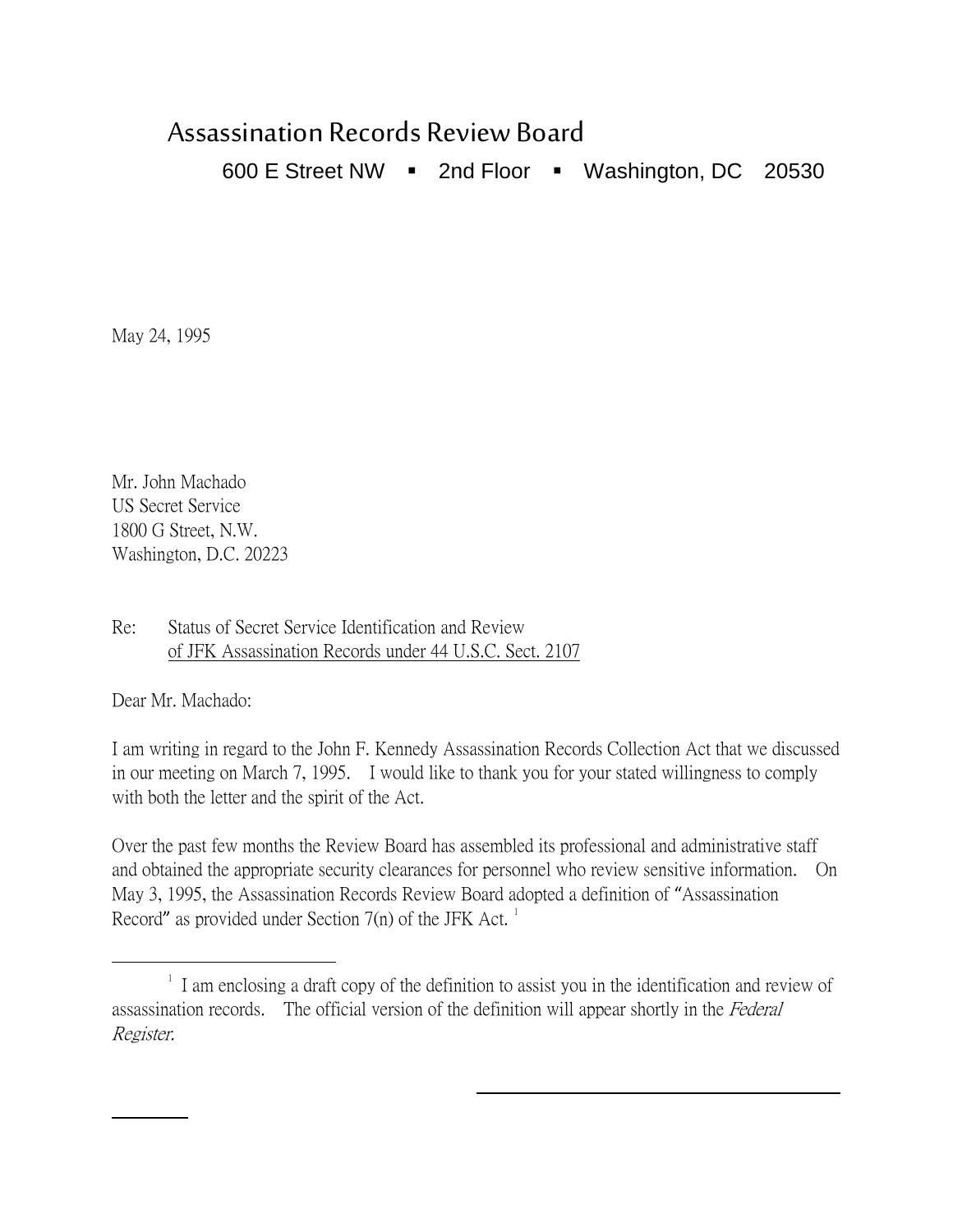Now that the Review Board has promulgated its definition, I am writing to inquire into the status of the Secret Service's past and anticipated efforts to locate and review JFK assassination records. I would very much appreciate your prompt response to the inquiries set out below. I am enclosing one form for you to complete and return to me by May 31, 1995. I have additionally requested some specific materials on page 4 below.

## Status of Review of JFK Assassination Records

 $\overline{a}$ 

Please fill out the enclosed form with reference to the following requests.

- 1. Status of search for records. Has the Secret Service completed its search for JFK assassination records? If so, approximately when was the search completed? If not, when do you currently anticipate completing your search for records? If your search is not complete, are there any particular obstacles to completing the process that you can identify? Has your search extended to records still within the ownership or legal control of the Secret Service, but outside of your Agency's physical possession (e.g., at Federal Records Centers)?
- 2. Total volume of records. What is your best estimate of the total number of records the Secret Service has identified as responsive to the JFK Act? Please provide your best estimate on the actual number of documents, as well as any other helpful descriptive terms that are appropriate  $(e.g.,$  numbers of archival or banker's boxes, cubic feet).
- 3. Anticipated additional searches for records. Now that you have the Review Board's definition of "Assassination Record," what, if any, additional files or locations do you intend to search for possible additional records? When do you anticipate completing such a search?
- 4. *Status of record review.* Have you completed your review process, including the preparation of identification aids as provided by Section 5(d) of the JFK Act? If your review process is not complete, when do you currently anticipate that you will complete the process? What percentage of the review process is complete?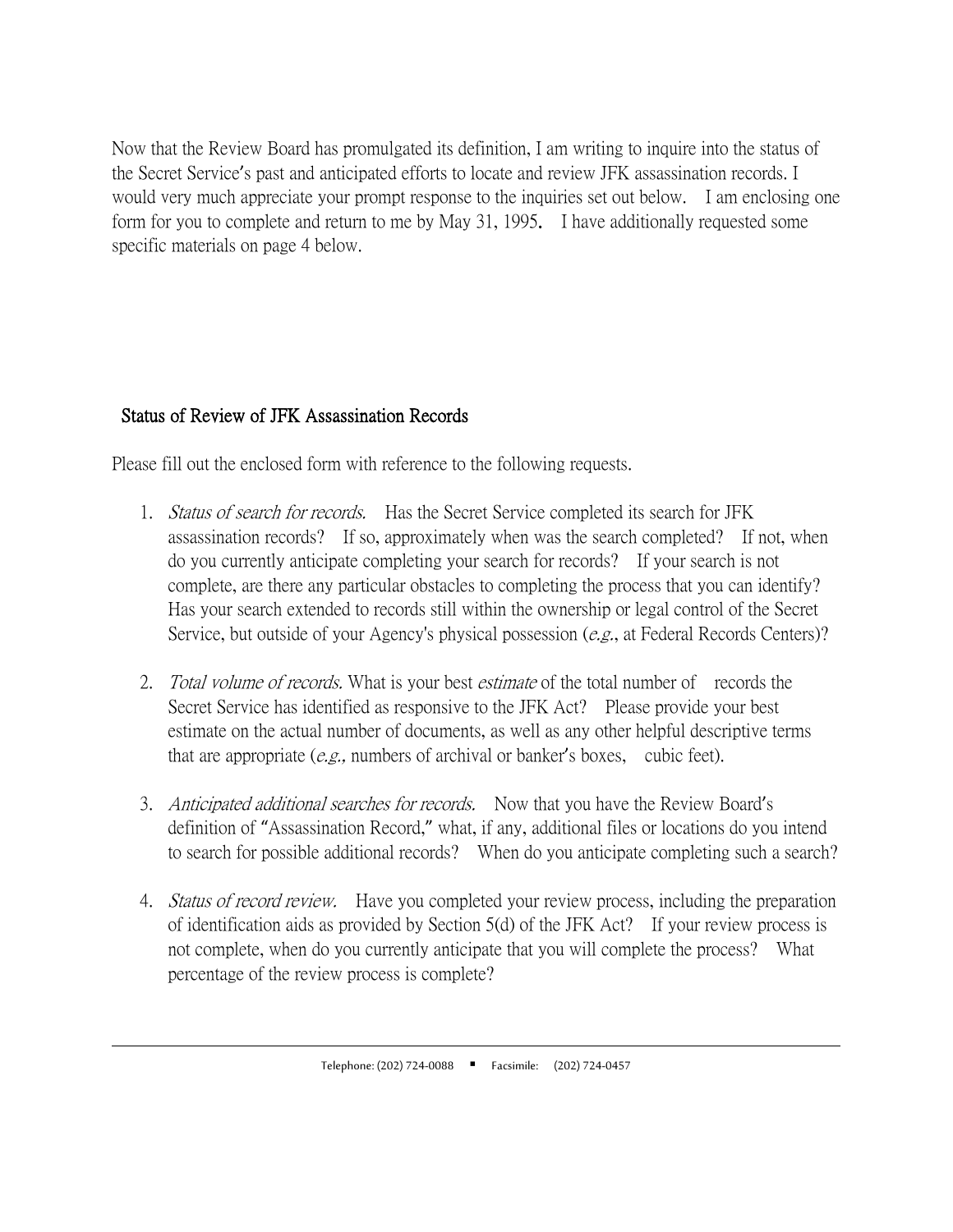John Machado Secret Service May 24, 1995

- 5. Summary results of records review. Of those records you have reviewed, approximately what percentage have you "opened in full," postponed (*i.e.*, redacted in whole or in part), or are awaiting return from Third Agencies?
- 6. Transfer of records and electronic information to the National Archives. Has the Secret Service transferred all of its reviewed records and electronic information *(i.e.*, information identifying records as required under Section 5(d) of the JFK Act) to the National Archives? When do you anticipate completing the transfer of the records and electronic information?
- 7. Electronic information. Are you confronting any difficulties in completing your inputting the electronic identification aids onto the diskettes provided by the National Archives? If so, please describe the difficulties.
- 8. *Records sent by you to Third Agencies.* What is your best estimate of the number of records that you have referred to Third Agencies for their review? Of that number, how many have been returned after having been reviewed? What Third Agencies continue to hold your records and approximately how many records do they hold?
- 9. *Records sent to you from Third Agencies.* Approximately how many records have been sent to the Secret Service from Third Agencies for your review under the JFK Act? For how many of that number have you completed your review? Have all Third Agency records been reviewed and returned to the Third Agencies? If you have not completed your review of Third Agency documents, when do you anticipate completing it?
- 10. *Record-tracking procedures.* What types of record-tracking devices do you use to determine the number, location, and status of the Secret Service's records under the JFK Act? For example, are all of your records now identified by a number on an electronic database or do you keep flow charts showing the date you referred documents to Third Agencies?
- 11. Difficulties in complying with the JFK Act. Please identify any significant internal difficulties that your Agency is having in complying with the JFK Act.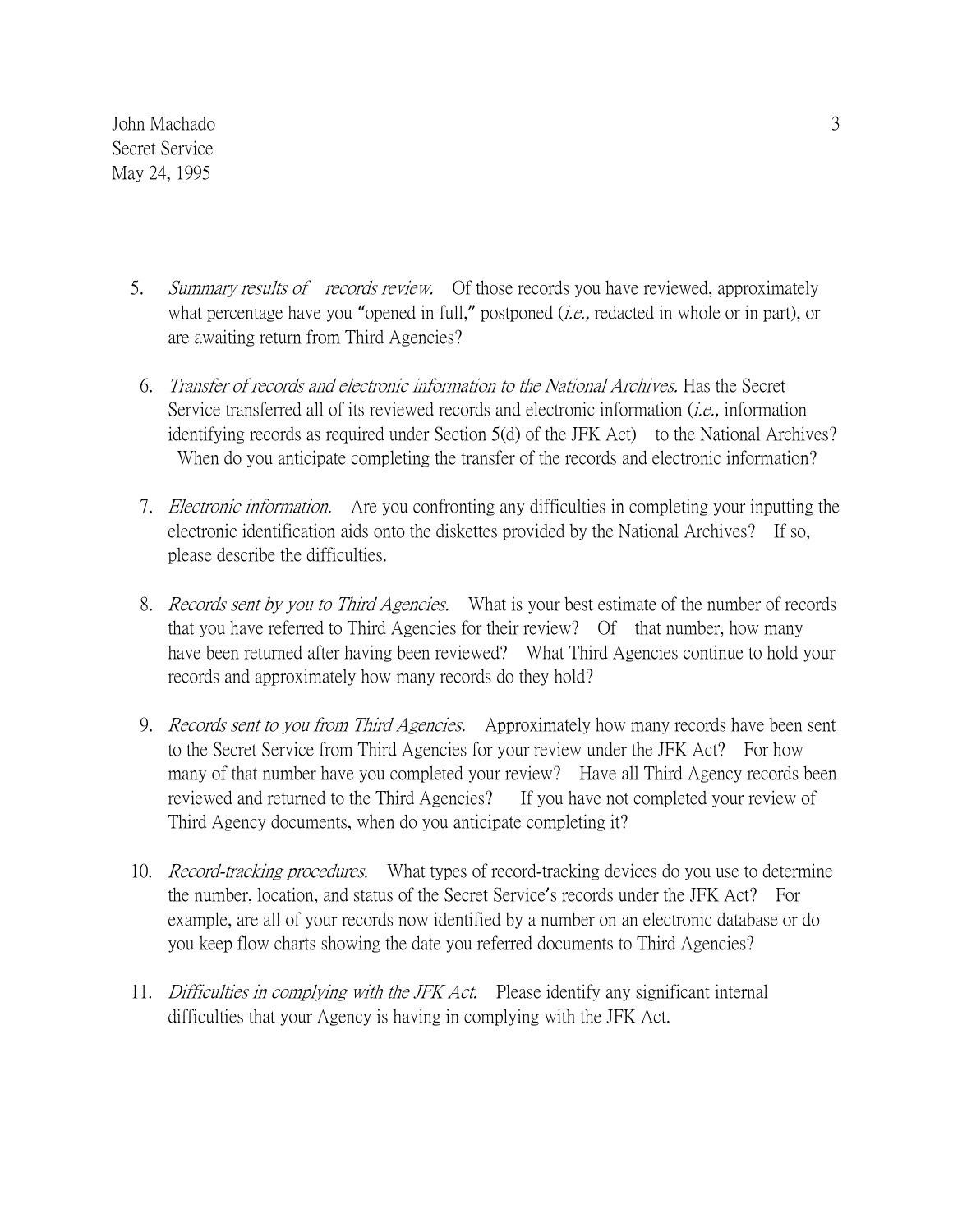John Machado Secret Service May 24, 1995

## Additional materials

Over the past few weeks, we have discussed several types of records with you, and we appreciate your offer to locate the following materials:

A. Ms. Roseboro's hard copies of referred documents that she has reviewed and sent back to referring agencies, and copies of her memoranda accompanying these documents.

B. The inventory prepared on Secret Service Form 258, which describes the contents of the Secret Service Official Case File on the Assassination now housed at the National Archives in College Park.

C. Document retention schedules for 1963, especially schedules for field offices. (We would like to have a copy of the service-wide teletype that was sent to all field offices when the JFK Records Collection Act was passed and the field office responses.)

D. Materials documenting liaison between the Secret Service, local law enforcement, military personnel, or any other governmental agency assisting in protection during President Kennedy's trips.

E. Secret Service records regarding press coverage of the assassination.

F. Eight boxes from Center Point.

G. Accession number 87-75-4 at the Federal Records Center: boxes 1 and 6, and file no. 602.111 Other Places Folder #6-July-Nov 1963.

We look forward to receiving and reviewing these materials. If you anticipate any difficulty in transporting these items to our office, please feel free to contact me.

This is a preliminary list that should illustrate our intention of pursuing a thorough search of Secret Service records.